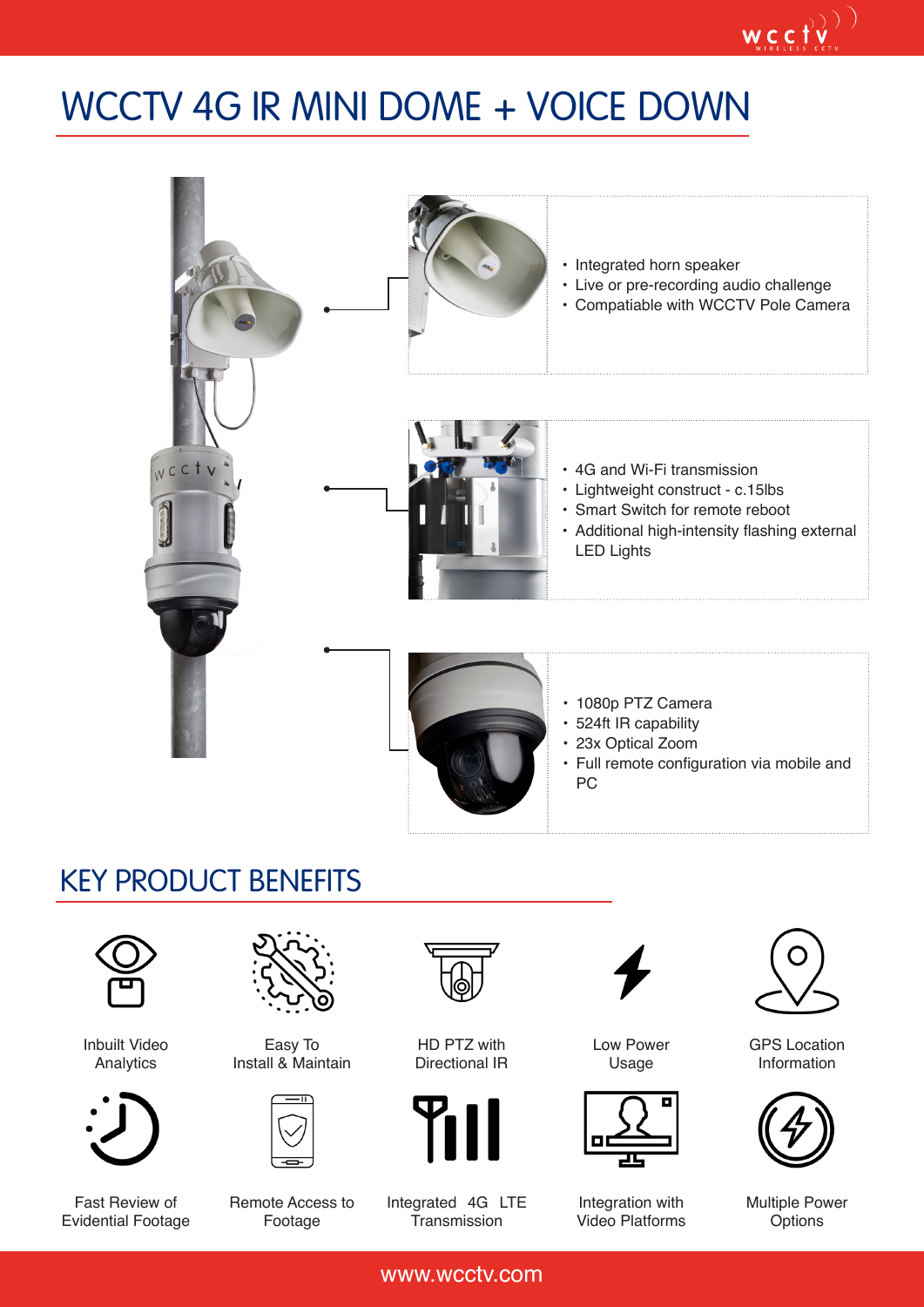# WCCTV 4G IR MINI DOME + VOICE DOWN

WCCTV's combined Blue Light Alarm and rapid deployment pole camera system utilizes the additional input channel of any WCCTV Pole Camera to integrate a specialized voice-down horn speaker.

This unique all-in-one rapid-deployment mobile video surveillance system combines all the benefits of WCCTV's pole camera range with an easy to configure, customisable voice address system that is activated at the push of a button.

The horn speaker provides an effective crime deterrent in areas associated with graffiti, illegal dumping, violence, disorder, gang culture and drugs or at construction job sites, parking lots or oil fields.

It can also be utilized to provide temporary safety and security during major public events. The system's audio functionality can also raise an alert if a citizen is in distress.

The system harnesses the 4G LTE transmission, local recording (up to 4TB) and 360° PTZ field of vision of the WCCTV 4G Mini Dome to provide a complete situational overview.

#### EXAMPLE APPLICATIONS PRODUCT VARIANTS Covert Dome **Solar Dome** Designed to discreetly blend into its environment available **ACCESSORIES** Smart Switch **ALPR** Allows users to remotely control the power to a Pole Camera Automatic license plate recognition with cloud storage and live feed Law Enforcement<br>Surveillance Surveillance Illegal Dumping Anti-Social Behaviour Retail Outlet Surveillance **Community** Multi Sensor Dome Multidirectional surveillance solution - 4 views from one device

**Safety** 

Protect Critical Infrastructure

Major Public Events **Safety** 

www.wcctv.com

Public Space **Monitoring** 



Roads & Highway **Monitoring** 



Downtown Cameras



Off-grid sites where no mains power

 $W_{\text{w.r.}(\text{e.f})}(\text{y})$